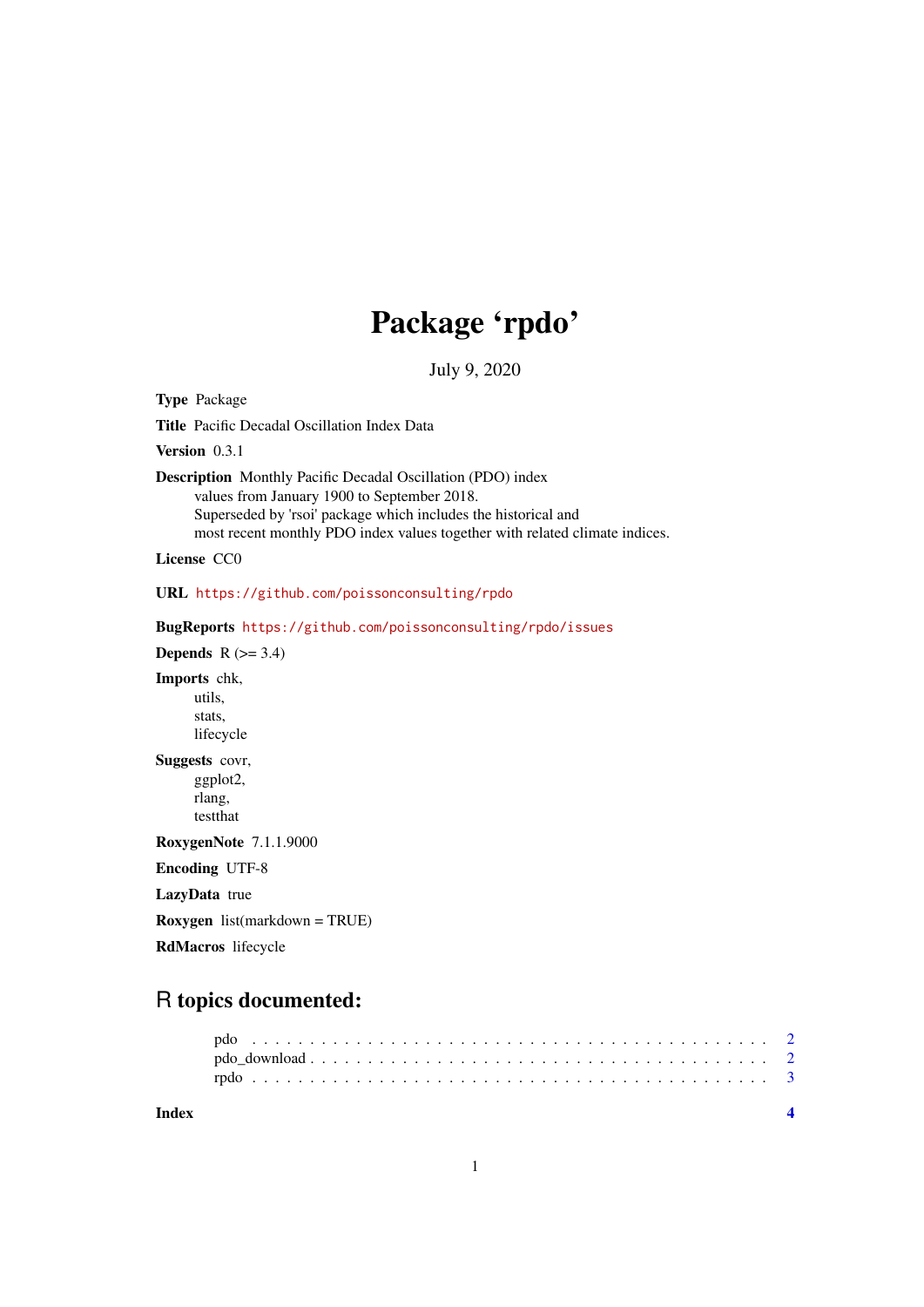#### <span id="page-1-1"></span><span id="page-1-0"></span>Description

Monthly Pacific Decadal Oscillation (PDO) index values.

#### Usage

pdo

#### Format

A tbl data frame:

Year The year as an integer.

Month The month as an integer.

PDO The Pacific Decadal Oscillation index as a numeric.

#### Details

For more information see <https://github.com/poissonconsulting/rpdo>.

#### Examples

```
library(rpdo)
library(ggplot2)
data(pdo)
ggplot(data = subset(pdo, pdo$Month == 1), aes(x = Year, y = PDO)) +geom_line() +
  ylab("January PDO Index")
```
<span id="page-1-2"></span>pdo\_download *Download PDO Index Data*

#### Description

Downloads PDO index data from the no longer updated [http://research.jisao.washington.](http://research.jisao.washington.edu/pdo/PDO.latest) [edu/pdo/PDO.latest](http://research.jisao.washington.edu/pdo/PDO.latest).

#### Usage

pdo\_download()

download\_pdo()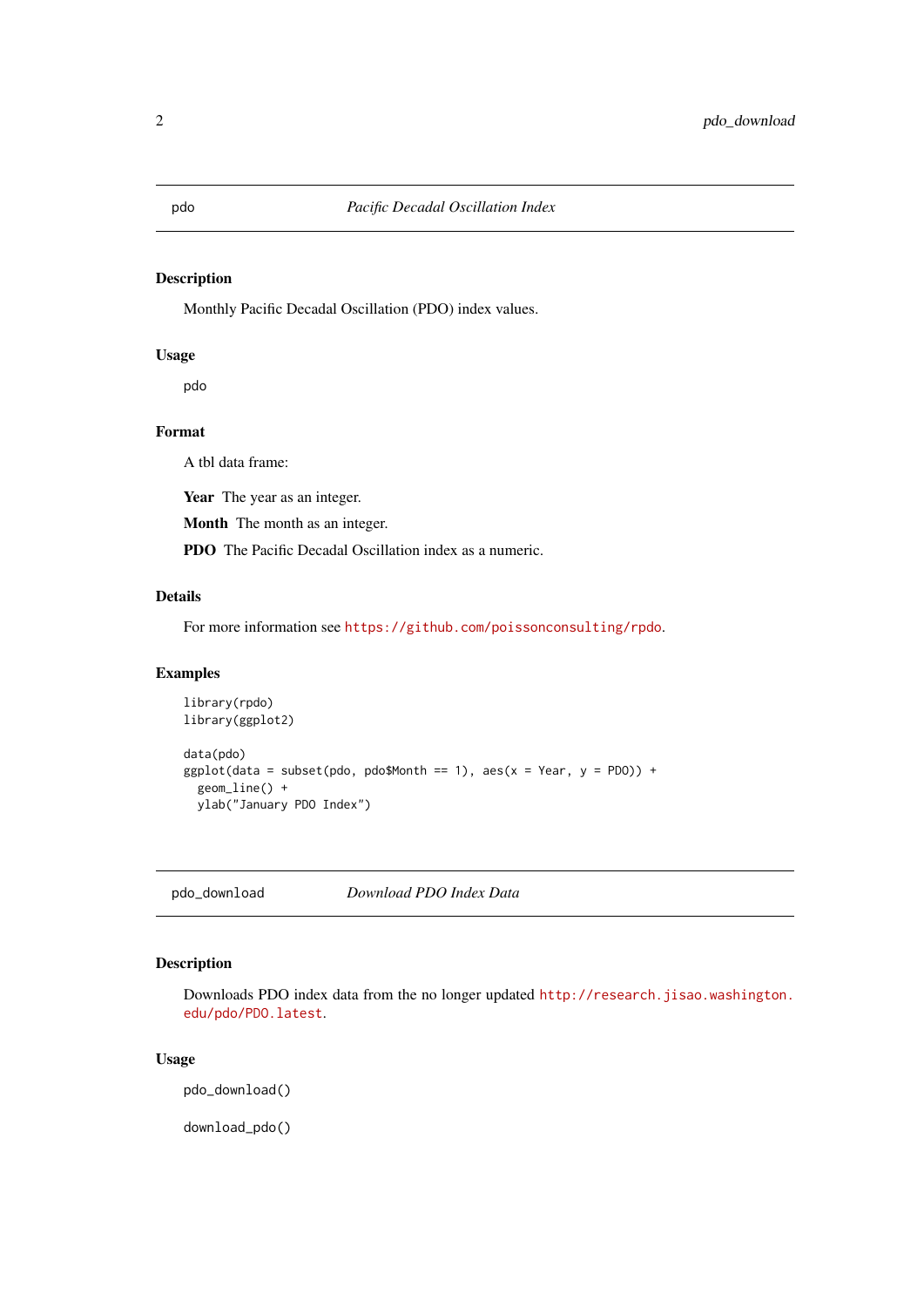#### <span id="page-2-0"></span>rpdo 3000 a.C. et al. (2000) and 2000 a.C. (2000) and 2000 a.C. (2000) and 2000 a.C. (2000) and 2000 a.C. (200

### Details

Soft-deprecated Deprecated for  $rsoi::download\_pdo()$ . download\_pdo() is an alias for pdo\_download().

#### Value

A data frame of the PDO index data.

rpdo *rpdo*

### Description

Monthly Pacific Decadal Oscillation (PDO) index values from January 1900.

#### See Also

[pdo\(\)](#page-1-1) and [pdo\\_download\(\)](#page-1-2)